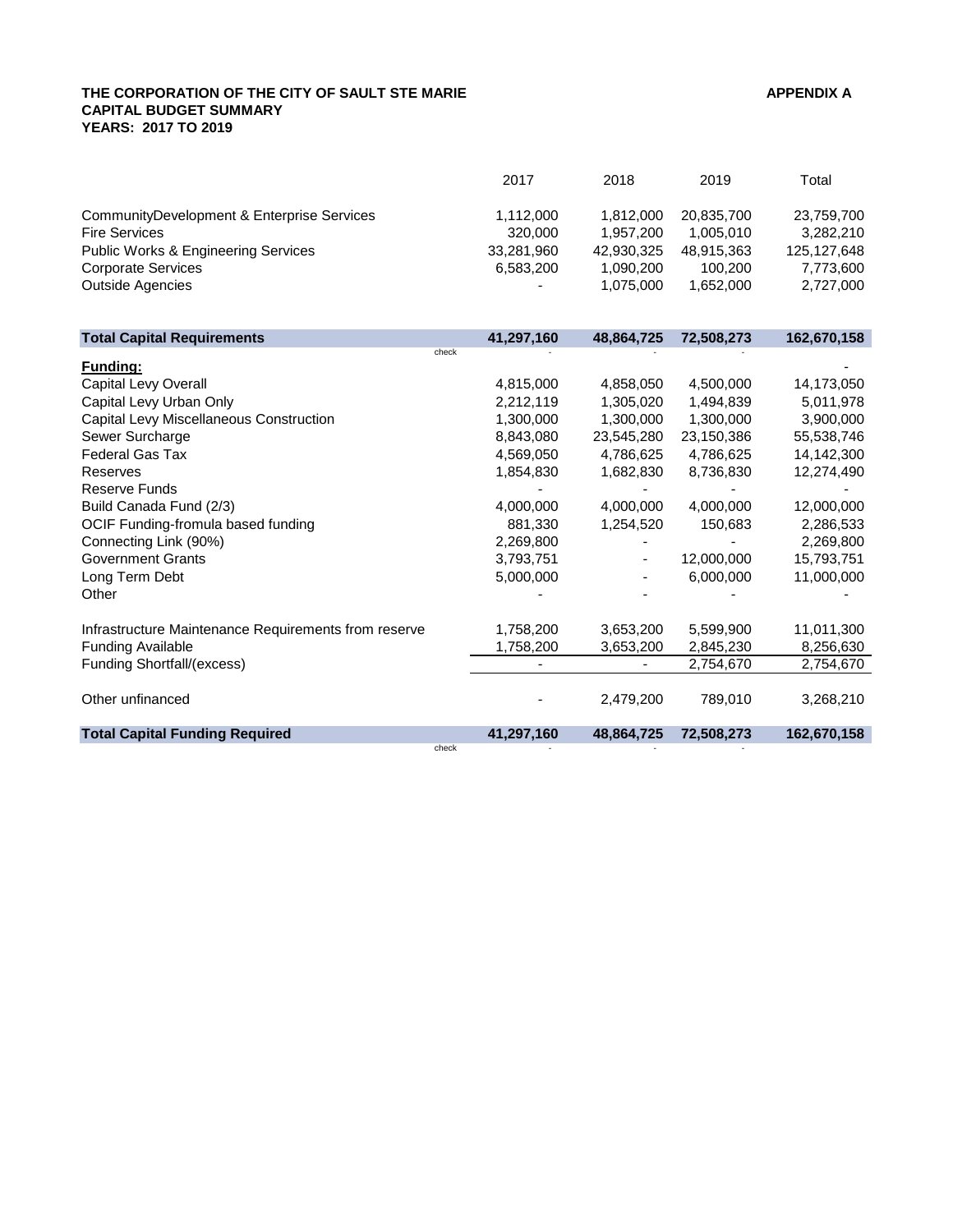#### *COMMUNITY SERVICES DEPARTMENT*

|                                                     | 2017           | 2018                     | 2019              | Total             |
|-----------------------------------------------------|----------------|--------------------------|-------------------|-------------------|
| <b>Infrastructure Maintenance</b>                   |                |                          |                   |                   |
| <b>Community Services</b>                           |                |                          |                   |                   |
| Steelton Senior Citizens Centre                     |                | 210,000                  | 22,000            | 232,000           |
| Senior Citizens Crop-in Centre                      |                |                          | 235,000           | 235,000           |
| Roberta Bondar Park                                 |                |                          | 323,000           | 323,000           |
| <b>Essar Centre</b><br>John Rhodes Community Centre |                | 31,000                   | $\sim$<br>242,000 | 31,000<br>242,000 |
| Northern Community Centre                           |                |                          | 85,000            | 85,000            |
| Ermatinger Old Stone House                          |                | 120,000                  | 64,700            | 184,700           |
| <b>Bellevue Marina</b>                              |                |                          |                   |                   |
| Bondar Marina                                       |                |                          |                   |                   |
| Stratclair Field Lighting                           |                |                          |                   |                   |
| <b>McMeeken Centre</b>                              |                |                          |                   |                   |
|                                                     | $\overline{a}$ | 361,000                  | 971,700           | 1,332,700         |
|                                                     |                |                          |                   |                   |
| <b>Transit</b><br><b>Transit Bus Depot</b>          |                | 99,000                   | 1,346,000         | 1,445,000         |
| <b>Transit Terminal Building</b>                    |                | 52,000                   | 6,000             | 58,000            |
|                                                     |                |                          |                   |                   |
|                                                     | ٠              | 151,000                  | 1,352,000         | 1,503,000         |
| Cemetery                                            |                |                          |                   |                   |
| Cemetery Chapel & Office Building                   |                |                          | 12,000            | 12,000            |
| Mausoleum-Columbarium                               |                |                          |                   |                   |
| New Greenwood Storm Water Management Plan           |                |                          |                   |                   |
|                                                     | ٠              | $\overline{\phantom{a}}$ | 12.000            | 12,000            |
|                                                     |                |                          |                   |                   |
| Planning                                            |                |                          |                   |                   |
| Offical Plan                                        | 250,000        |                          |                   | 250,000           |
|                                                     | 250,000        | ä,                       | ä,                | 250,000           |
|                                                     |                |                          |                   |                   |
|                                                     |                |                          |                   |                   |
| Infrastructure Development:                         |                |                          |                   |                   |
| Welcome Sign (note 2)                               | 212,000        |                          |                   | 212,000           |
| Transit Relocation (note 4)                         |                |                          | 18,000,000        | 18,000,000        |
| McMeeken Centre replacement(note 1)                 |                |                          |                   |                   |
| Bellevue Park Splash Pad                            | 50,000         | 800,000                  |                   | 850,000           |
|                                                     | 262,000        | 800,000                  | 18,000,000        | 19,062,000        |
|                                                     |                |                          |                   |                   |
| <b>Fleet &amp; Equipment</b>                        |                |                          |                   |                   |
| Transit-Fleet/Equipment (note 3)                    | 600,000        | 500,000                  | 500,000           | 1,600,000         |
|                                                     | 600,000        | 500,000                  | 500,000           | 1,600,000         |
|                                                     |                |                          |                   |                   |
|                                                     |                |                          |                   |                   |
| Total                                               | 1,112,000      | 1,812,000                | 20,835,700        | 23,759,700        |
|                                                     |                |                          |                   |                   |
|                                                     |                |                          |                   |                   |

| Capital Levy Overall           | 315,000   |           |            | 315.000    |
|--------------------------------|-----------|-----------|------------|------------|
| Capital Levy Urban Only        |           |           |            |            |
| Sewer Surcharge                |           |           |            | ۰          |
| Federal Gas Tax                |           |           |            |            |
| Reserves-Other                 | 300,000   |           |            | 300,000    |
| Reserve Funds                  |           |           |            |            |
| Capital from Current           |           |           |            |            |
| <b>Government Grants</b>       | 472.000   |           | 12.000.000 | 12.497.000 |
| Long Term Debt                 |           |           | 6.000.000  | 6.000.000  |
| Other                          |           |           |            |            |
| Asset Management Reserve       |           | 512.000   | 2.335.700  | 2.847.700  |
|                                |           |           |            |            |
|                                |           |           |            |            |
| Total                          | 1.112.000 | 512.000   | 20.335.700 | 21.959.700 |
|                                |           |           |            |            |
| Unfinanced and not recommended |           | 1.300.000 | 500.000    | 1.800.000  |

Notes:

1) The McMeeken Centre arena replacement has not been included in the forecast. Utilization study to be completed to verify requirement and funding source for potential replacement 2) The Welcome Sign at the International Bridge was approved in 2016. Project costs exceeded budget for design

and staff are now looking at other options for 2017. Previously approved funding is reflected in the 2017 budget.<br>3) Public Transit Infrastructure Funds were announced August 2016. The City's eligible allocation is<br>\$3,2

Additional funds would have to be identified to leverage additional amounts of the eligible grant.

4) The feasibility of the relocation of the Transit Terminal Building is currently being undertaken. If results are positive, the relocation capital cost is forecast in 2018 with 2/3 funding from other government

levels.<br>5) The Bellevue Park Splash Pad feasibility study is currently being investigated by staff for funding<br>possibilities. For budget purposes 50% grant is estimated. The capital project is forecasted for 2018.<br>Fundi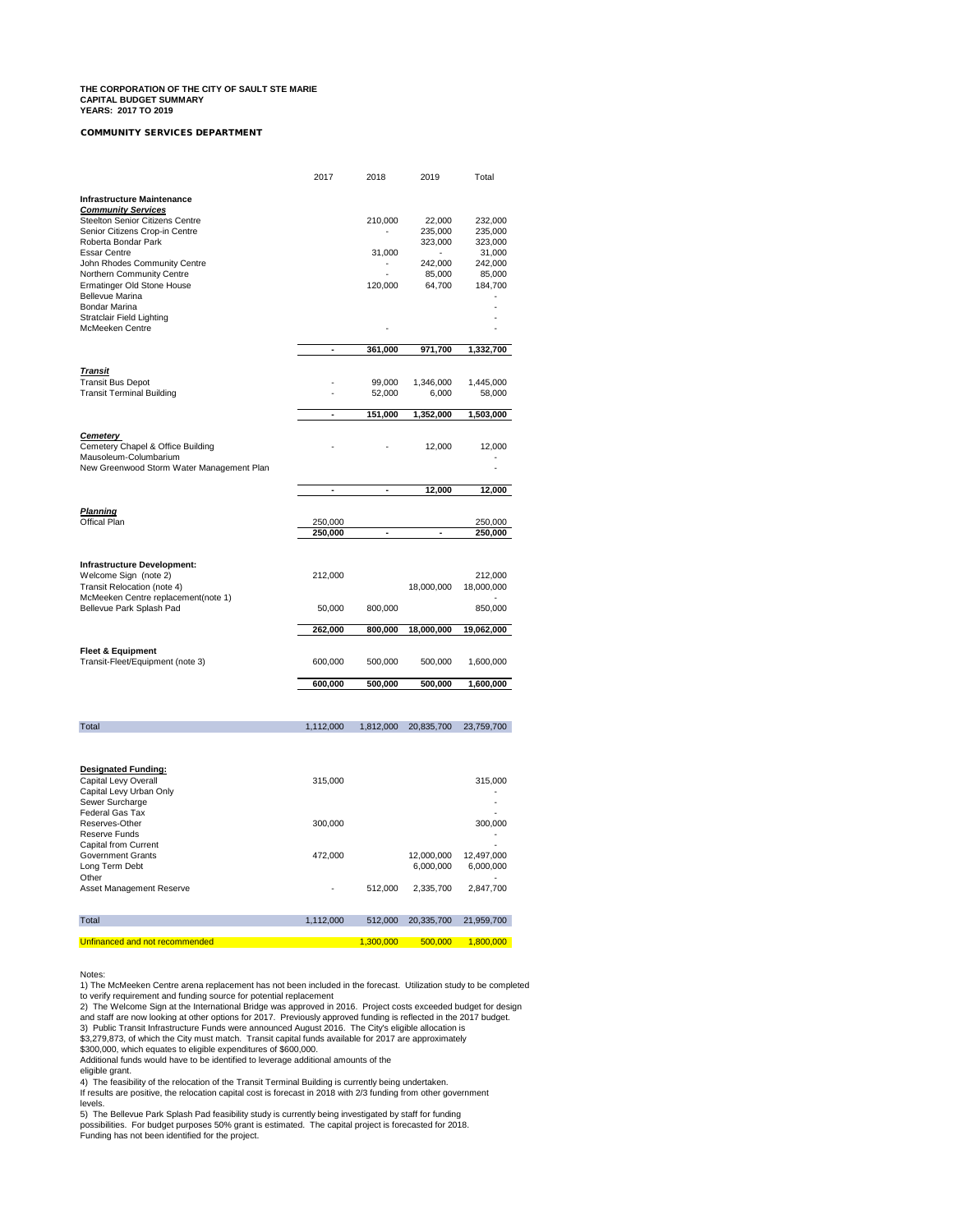# *FIRE SERVICES*

|                                                                                                                                                                                                                           | 2017    | 2018      | 2019      | Total     |
|---------------------------------------------------------------------------------------------------------------------------------------------------------------------------------------------------------------------------|---------|-----------|-----------|-----------|
| <b>Infrastructure Maintenance:</b>                                                                                                                                                                                        |         |           |           |           |
| Central Fire Station #1                                                                                                                                                                                                   |         | 394,000   | 93,000    | 487,000   |
| Fire Station #2                                                                                                                                                                                                           |         | 18,000    | 3,000     | 21,000    |
| Fire Station #3                                                                                                                                                                                                           |         | 12,000    | 3,000     | 15,000    |
| Fire Hall #4/EMS Complex                                                                                                                                                                                                  |         | 656,000   | 365,000   | 1,021,000 |
|                                                                                                                                                                                                                           |         | 1,080,000 | 464,000   | 1,544,000 |
|                                                                                                                                                                                                                           |         |           |           |           |
| Fleet/Equipment:                                                                                                                                                                                                          | 320,000 | 877,200   | 541,010   | 1,738,210 |
|                                                                                                                                                                                                                           | 320,000 | 877,200   | 541,010   | 1,738,210 |
|                                                                                                                                                                                                                           |         |           |           |           |
| <b>Total</b>                                                                                                                                                                                                              | 320,000 | 1,957,200 | 1,005,010 | 3,282,210 |
| <b>Designated Funding:</b><br>Capital Levy Overall<br>Capital Levy Urban Only<br>Sewer Surcharge<br><b>Federal Gas Tax</b><br>Reserves<br><b>Reserve Funds</b><br><b>Capital from Current</b><br><b>Government Grants</b> | 320,000 | 298,000   | 252,000   | 870,000   |
| Long Term Debt<br>Other                                                                                                                                                                                                   |         |           |           |           |
| Infrastructure Funding Required                                                                                                                                                                                           |         | 1,080,000 | 464,000   | 1,544,000 |
| Unfinanced                                                                                                                                                                                                                |         |           |           |           |
| Total                                                                                                                                                                                                                     | 320,000 | 1,378,000 | 716,000   | 2,414,000 |
|                                                                                                                                                                                                                           |         |           |           |           |
| <b>Unfinanced</b>                                                                                                                                                                                                         |         | 579,200   | 289,010   | 868,210   |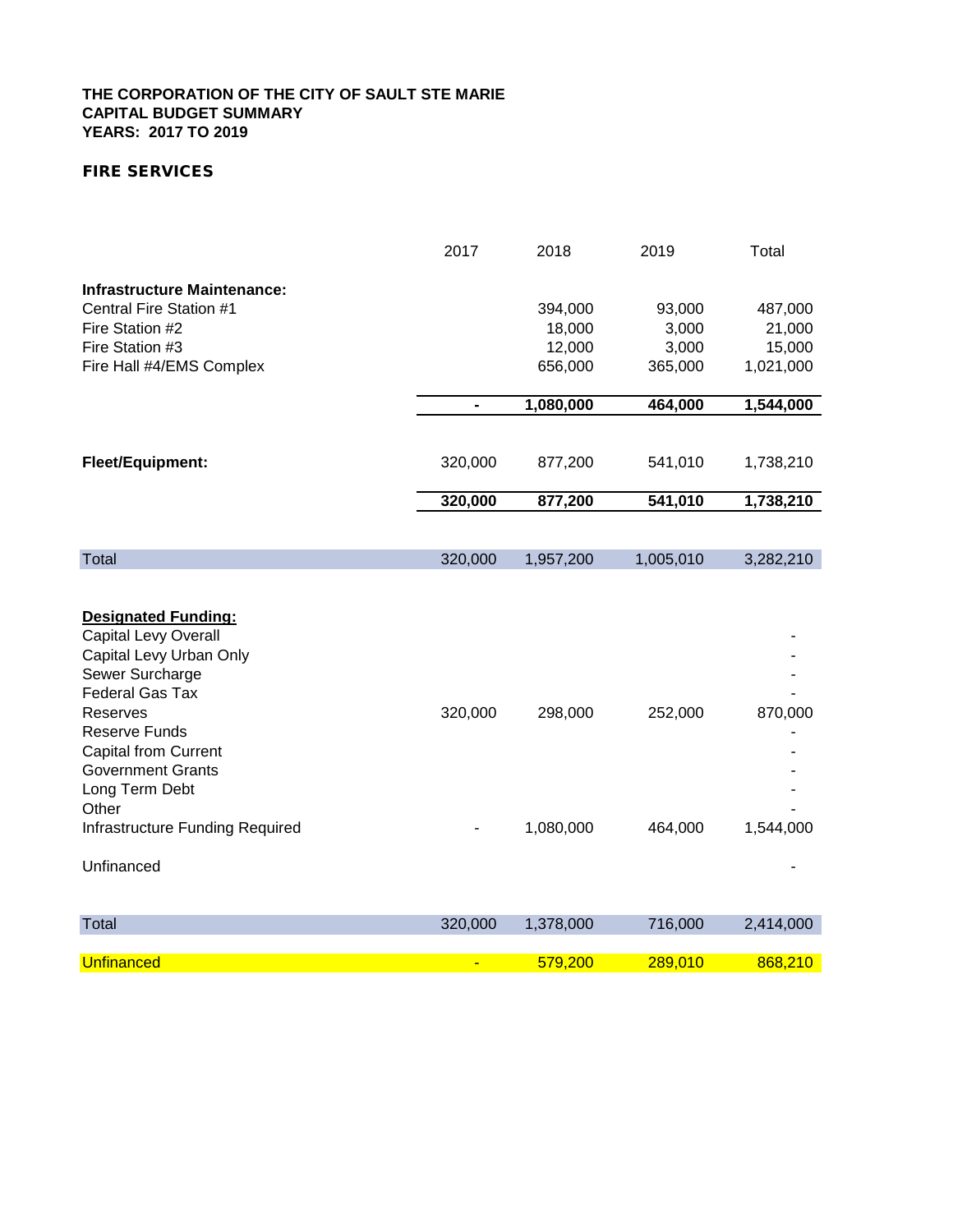#### *ENGINEERING AND PLANNING*

|                                                  | 2017       | 2018       | 2019       | Total       |
|--------------------------------------------------|------------|------------|------------|-------------|
| Infrastructure-Large Wastewater:                 |            |            |            |             |
| West End Plant and MPS                           | 3,000,000  | 11,000,000 | 11,000,000 | 25,000,000  |
| East End Plant                                   |            |            |            |             |
| <b>Pumping Stations</b>                          | 583,000    | 278,875    | 275,000    | 1,136,875   |
| <b>Biosolids Management Facility</b>             | 1,000,000  | 9,000,000  | 9,000,000  | 19,000,000  |
| Waste Water Treatment Plant Capital Maintenance  | 2,627,080  | 2,375,800  | 2,368,250  | 7,371,130   |
| Infrastructure- Aqueducts (Note 1)               | 6,800,000  | 6,000,000  | 6,000,000  | 18,800,000  |
| <b>Infrastructure-Bridges</b>                    |            |            |            |             |
| Infrastucture-Roads (Note 2)                     | 16,522,050 | 10,734,820 | 9,344,283  | 36,601,153  |
| <b>Infrastructure-Miscellaneous Construction</b> | 1,300,000  | 1,300,000  | 1,300,000  | 3,900,000   |
| Landfill Upgrade/Replacement (Note 4)            | 100,000    | 250,000    | 7,350,000  | 7,700,000   |
| <b>Fleet &amp; Equipment</b>                     |            |            |            |             |
| <b>Sanitary Sewer</b>                            | 40,000     | 360,000    | 95,000     | 495,000     |
| Total                                            | 31,972,130 | 41,299,495 | 46,732,533 | 120,004,158 |
| <b>Designated Funding:</b>                       |            |            |            |             |
| <b>Capital Levy Overall</b>                      | 4,500,000  | 4,858,050  | 4,500,000  | 13,858,050  |
| Capital Levy Urban Only                          | 2,212,119  | 1,305,020  | 1,494,839  | 5,011,978   |
| Capital Levy Miscellaneous Construction          | 1,300,000  | 1,300,000  | 1,300,000  | 3,900,000   |
| Sewer Surcharge                                  | 8,843,080  | 23,545,280 | 23,150,386 | 55,538,746  |
| <b>Federal Gas Tax</b>                           | 4,569,050  | 4,786,625  | 4,786,625  | 14,142,300  |
| Reserves-Landfill                                | 100,000    | 250,000    | 7,350,000  | 7,700,000   |
| Reserve Funds                                    |            |            |            |             |
| Build Canada Fund (2/3)                          | 4,000,000  | 4,000,000  | 4,000,000  | 12,000,000  |
| OCIF Funding-fromula based funding (Note 3)      | 881,330    | 1,254,520  | 150,683    | 2,286,533   |
| Connecting Link (90%)                            | 2,269,800  |            |            | 2,269,800   |
| Clean Water & Wastewater Fund                    | 3,296,751  |            |            | 3,296,751   |
| Long Term Debt                                   |            |            |            |             |
| Other                                            |            |            |            |             |
| Infrastructure Funding Required                  |            |            |            |             |
|                                                  |            |            |            |             |
| Total                                            | 31,972,130 | 41,299,495 | 46,732,533 | 120,004,158 |
| <b>Unfinanced</b>                                |            |            |            |             |
|                                                  |            |            |            |             |

Notes:

1) SCF-New Building Canada Fund-Small funding approved in 2015. Project June 19, 2015 to October 31, 2021

| Provinical<br>10.420.000                                                            |  |
|-------------------------------------------------------------------------------------|--|
| 10.420.000<br>Federal                                                               |  |
| (approx. \$2 million/year 2016 to 2020-capital works funding)<br>City<br>10.420.000 |  |
| 31.260.000                                                                          |  |

2) Capital budget for roads is based upon current funding levels and not road assessment requirements. The City currently does not have the funding resources to address all roads that are assessed as immediate priority repair.

3) OCIF Funding for 2019 is \$1,980,400, of which \$150,683 is required to fund the capital road budget for that year. The remaining funds are to be set aside for the Black Road widening project which will be included in the road budget update in 2018. This project was denied for Connecting Link funding thus 100% City funds required. Project originally in 2015 budget cancelled.

4) The Landfill cost projections for operations, capital and revenues are currently being updated by the City's consultant Future budgets will address ongoing funding requirements based upon this update.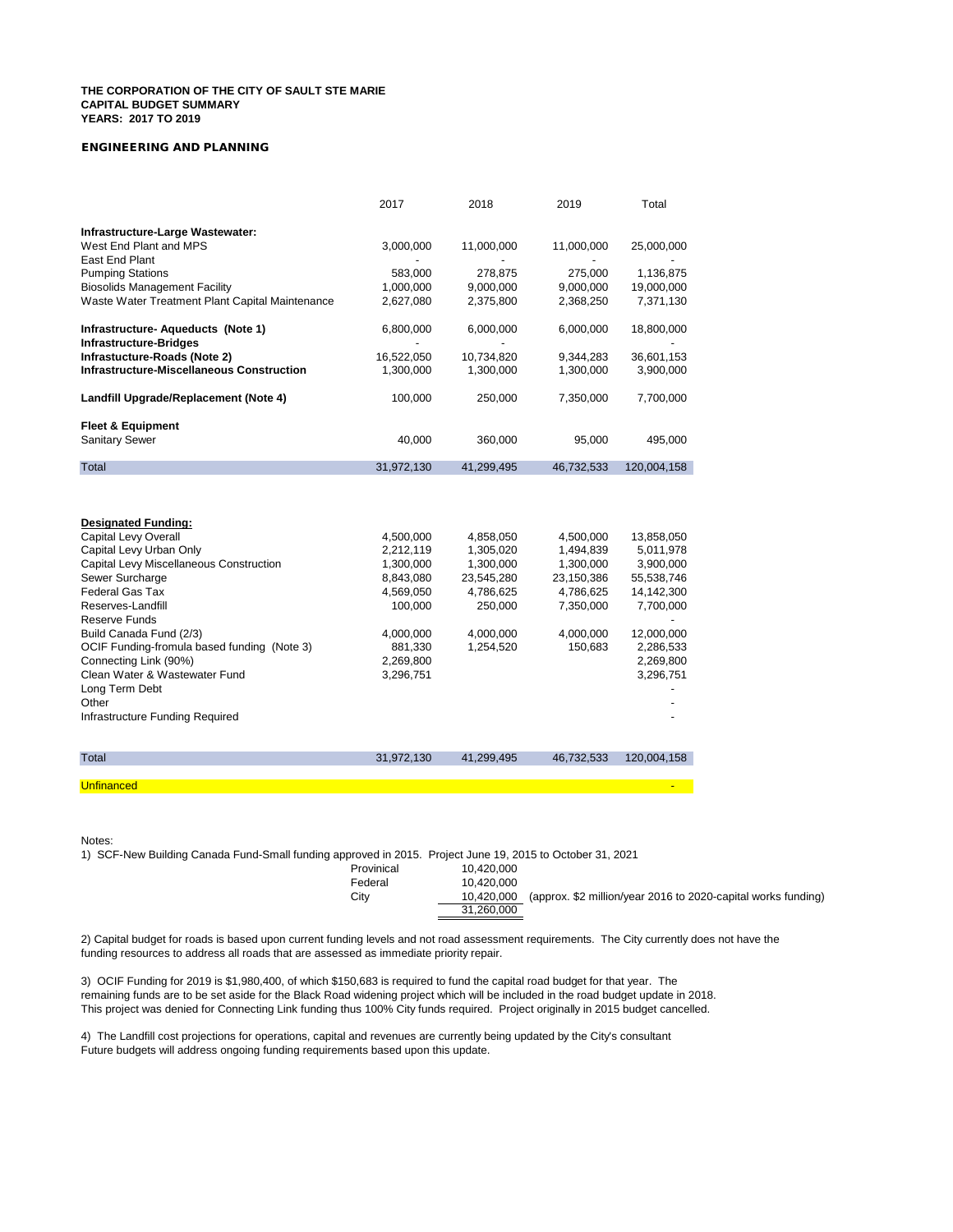# *PUBLIC WORKS*

|                                   | 2017      | 2018      | 2019      | Total     |
|-----------------------------------|-----------|-----------|-----------|-----------|
| <b>Infrastructure Maintenance</b> |           |           |           |           |
| <b>Administration Building</b>    |           | 74,000    | 408,000   | 482,000   |
| Garage Building A                 |           | 306,000   | 555,000   | 861,000   |
| Carpentry Shop Building B         |           | 43,000    | 32,000    | 75,000    |
| <b>Equipment Storage Garage</b>   |           | 73,000    | 53,000    | 126,000   |
| Lab Building                      |           |           |           |           |
| Water Main at Sackville Complex   | 175,000   |           |           | 175,000   |
|                                   | 175,000   | 496,000   | 1,048,000 | 1,719,000 |
| <b>PWT Works-Fleet/Equipment</b>  | 1,134,830 | 1,134,830 | 1,134,830 | 3,404,490 |
|                                   |           |           |           |           |
|                                   |           |           |           |           |
| <b>Total</b>                      | 1,309,830 | 1,630,830 | 2,182,830 | 5,123,490 |
|                                   |           |           |           |           |
| <b>Designated Funding:</b>        |           |           |           |           |
| <b>Capital Levy Overall</b>       |           |           |           |           |
| Capital Levy Urban Only           |           |           |           |           |
| Sewer Surcharge                   |           |           |           |           |
| <b>Federal Gas Tax</b>            |           |           |           |           |
| Reserves                          | 1,134,830 | 1,134,830 | 1,134,830 | 3,404,490 |
| <b>Reserve Funds</b>              |           |           |           |           |
| <b>Government Grants</b>          |           |           |           |           |
| Long Term Debt                    |           |           |           |           |
| Other                             |           |           |           |           |
| Infrastructure Funding Required   | 175,000   | 496,000   | 1,048,000 | 1,719,000 |
| <b>Total</b>                      | 1,309,830 | 1,630,830 | 2,182,830 | 5,123,490 |
|                                   |           |           |           |           |
| <b>Unfinanced</b>                 |           |           |           |           |

Notes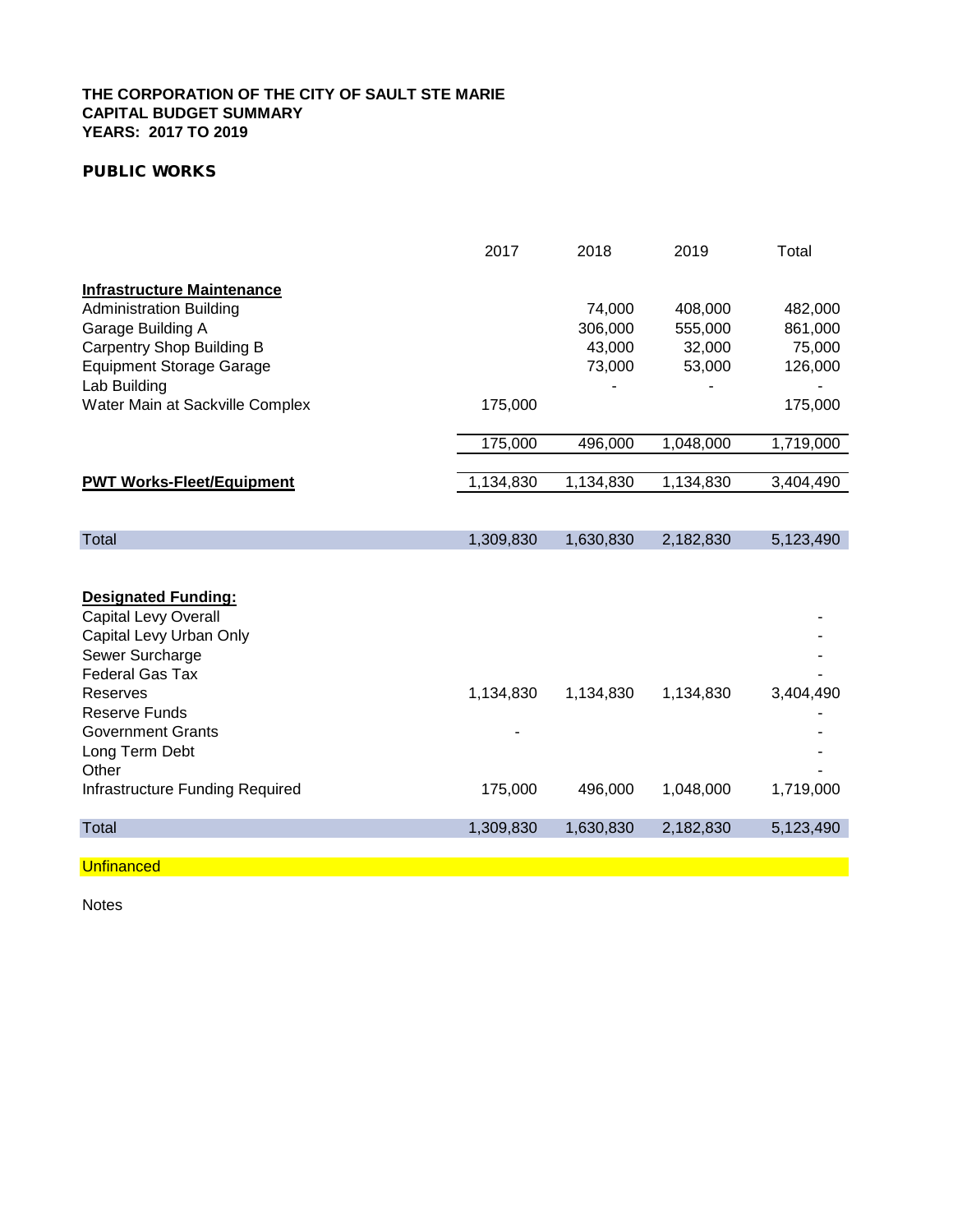# *CORPORATE ADMINISTRATION*

|                                                                                                                | 2017           | 2018      | 2019    | Total     |
|----------------------------------------------------------------------------------------------------------------|----------------|-----------|---------|-----------|
| <b>Infrastructure Maintenance:</b><br><b>Civic Centre</b><br><b>Emergency Repairs-all buildings allocation</b> | 6,583,200      | 490,200   | 100,200 | 7,173,600 |
| <b>Equipment:</b>                                                                                              |                |           |         |           |
| Corporate Telephone System                                                                                     |                | 600,000   |         |           |
| Total                                                                                                          | 6,583,200      | 1,090,200 | 100,200 | 7,173,600 |
| <b>Designated Funding:</b>                                                                                     |                |           |         |           |
| <b>Capital Levy Overall</b>                                                                                    |                |           |         |           |
| Capital Levy Urban Only                                                                                        |                |           |         |           |
| Sewer Surcharge                                                                                                |                |           |         |           |
| <b>Federal Gas Tax</b>                                                                                         |                |           |         |           |
| Reserves                                                                                                       |                |           |         |           |
| <b>Reserve Funds</b>                                                                                           |                |           |         |           |
| <b>Capital from Current</b><br><b>Government Grants</b>                                                        |                |           |         |           |
| Long Term Debt<br>Other                                                                                        | 5,000,000      |           |         | 5,000,000 |
| Infrastructure Funding Required                                                                                | 1,583,200      | 490,200   | 100,200 | 2,173,600 |
|                                                                                                                |                |           |         |           |
| Total                                                                                                          | 6,583,200      | 490,200   | 100,200 | 7,173,600 |
|                                                                                                                |                |           |         |           |
| <b>Unfinanced</b>                                                                                              | $\blacksquare$ | 600,000   |         |           |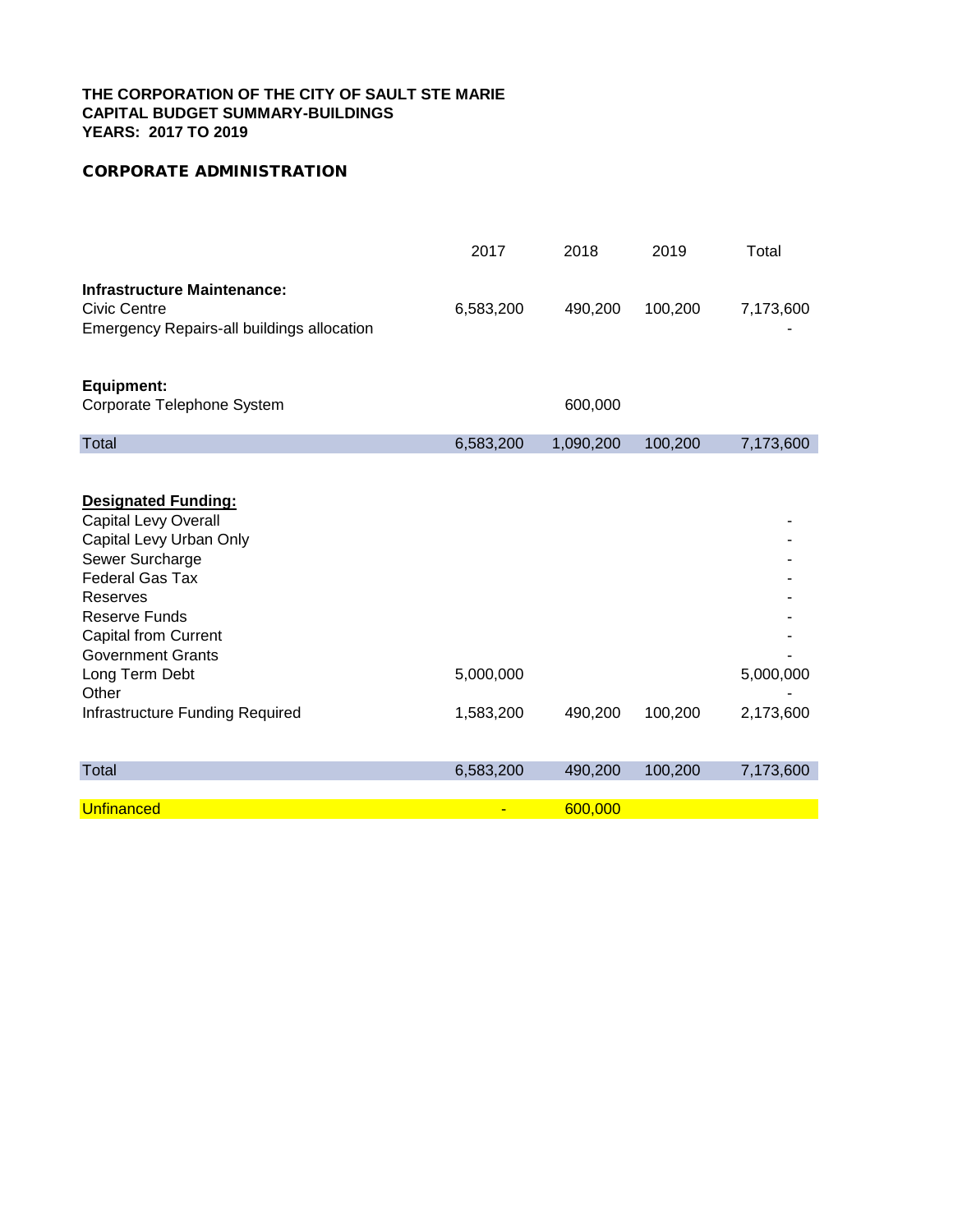# *OUTSIDE AGENCIES*

|                                                                                             | 2017 | 2018      | 2019      | Total     |
|---------------------------------------------------------------------------------------------|------|-----------|-----------|-----------|
| <b>Infrastructure Maintenance-Library</b>                                                   |      |           |           |           |
| Main Branch                                                                                 |      | 106,000   | 918,000   | 1,024,000 |
| Infrastructure Maintenance -Sault Ste. Marie Museum                                         |      |           |           |           |
| Museum Building                                                                             |      | 16.000    | 367,000   | 383,000   |
| Infrastructure Maintenance-Police Services Board                                            |      |           |           |           |
| Police Building                                                                             |      | 469,000   | 367,000   | 836,000   |
| Infrastructure Maintenance-Ontario Works<br><b>Sault Ste Marie District Social Services</b> |      |           |           |           |
| Administration Board Building                                                               |      | 484.000   | ٠         | 484.000   |
| Total                                                                                       |      | 1,075,000 | 1,652,000 | 2,727,000 |

**Designated Funding:**

| Capital Levy Overall            |           |           |           |
|---------------------------------|-----------|-----------|-----------|
| Capital Levy Urban Only         |           |           |           |
| Sewer Surcharge                 |           |           |           |
| <b>Federal Gas Tax</b>          |           |           |           |
| Reserves                        |           |           |           |
| Reserve Funds                   |           |           |           |
| <b>Capital from Current</b>     |           |           | ۰         |
| <b>Government Grants</b>        |           |           |           |
| Long Term Debt                  |           |           |           |
| Other                           |           |           |           |
| Infrastructure Funding Required | 1,075,000 | 1,652,000 | 2,727,000 |
| Unfinanced                      |           |           |           |

| <b>Total</b>      | <b>Contract</b> | 1,075,000 | $\sqrt{1,652,000}$ | 2,727,000 |
|-------------------|-----------------|-----------|--------------------|-----------|
|                   |                 |           |                    |           |
| <b>Unfinanced</b> | -               | . .       | -                  |           |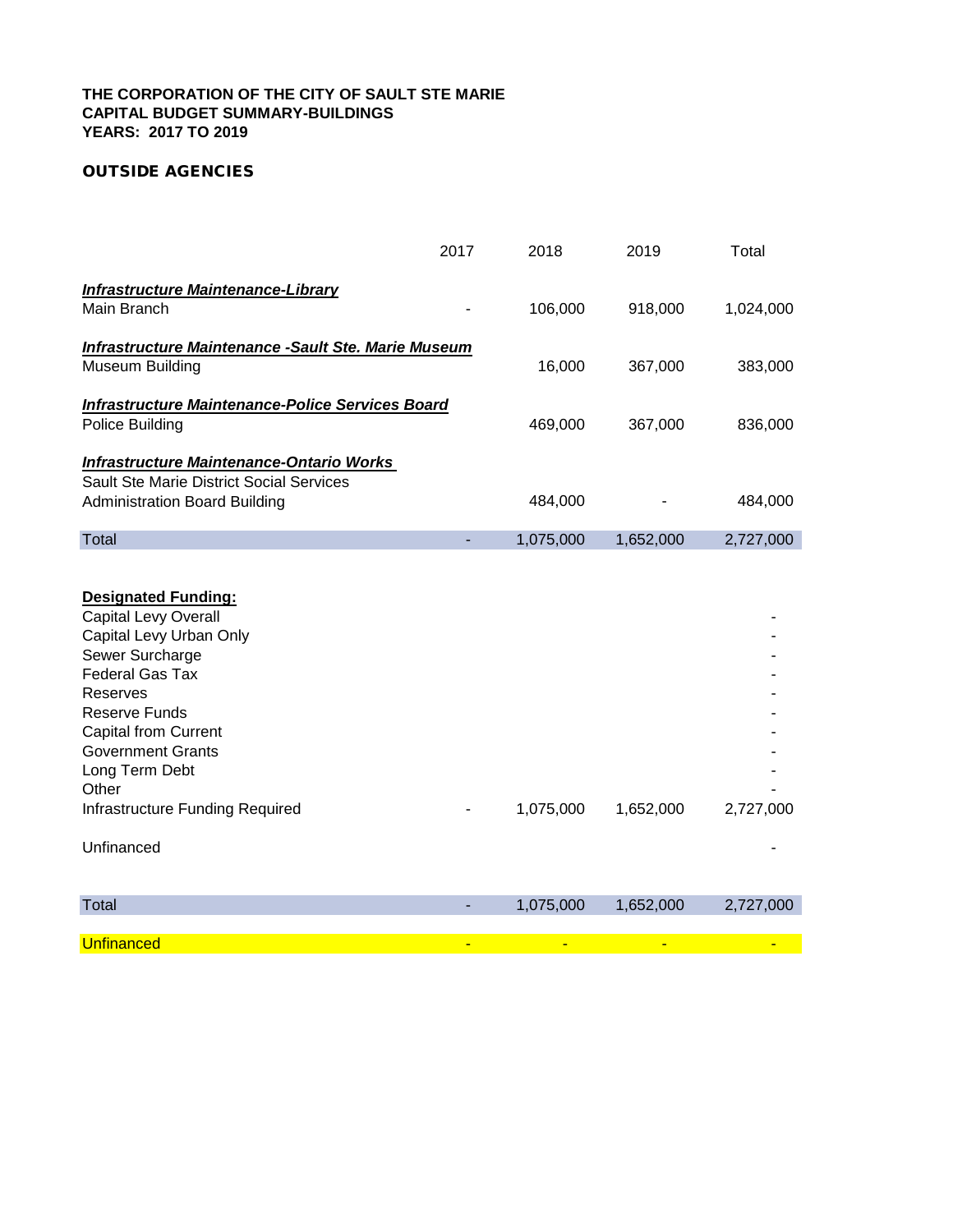#### **THE CORPORATION OF THE CITY OF SAULT STE MARIE APPENDIX B 2017 CAPITAL BUDGET SUMMARY OF PROJECTS Funding Funding Funding**

PUBLIC WORKS AND ENGINEERING SERVICES

*Roads/Bridges/Storm Sewer*

#### Project Cost Current Levy Capital Fund Net Revenue Sanitary Sewer Reserves Grants Long Term Debt

#### McNabb Ave Storm Water Management Seawall Reconstruction Franklin Street Reconstruction Grace Street Reconstruction Sackville Road Extension to Third Line Connecting Link 2nd Line North St to Carmens Way Resurfacing Fort Creek Aqueduct Various Roads Resurfacing \$ 23,322,050 \$ 6,240,000 \$ 472,120 \$ 1,593,000 \$ - \$ 15,016,930 *Miscellaneous Contruction* Asphalt/Surface Treatment  $\begin{array}{ccc} 1,020,000 \\ \text{Rear Yard Drainage} \end{array}$ Rear Yard Drainage 60,000<br>Aqueduct Inspection and the set of the set of the set of the set of the set of the set of the set of the set o<br>Support the set of the set of the set of the set of the set of the set of the set of Aqueduct Inspection 60.000 and 50,000 and 50,000 and 50,000 and 50,000 and 50,000 and 50,000 and 50,000 and 50,000 and 50,000 and 50.000 and 50.000 and 50.000 and 50.000 and 50.000 and 50.000 and 50.000 and 50.000 and 50.0 Bridge/Aqueduct Rehabilitation Environmental Assessments for future road projects \$ 20,000 Emergency Repairs  $\frac{\$}{\$}$  50,000 \$ 1,300,000 \$ 1,300,000 \$ - \$ - \$ - \$ - \$ - *Sanitary Sewer* Waste Water Treatment Plant and Other Capital Maintenance  $$ 2,277,080$ Small Pump Stations **by Stations**  $\frac{1}{2}$  583,000 West End Pump Upgrade Project  $$3,000,000$ Biosolids Management Project \$ 1,000,000  $\text{SCADA}$   $\text{\$}$  350,000 Fleet  $\sim$  40,000 \$ 7,250,080 \$ 7,250,080 *Landfill* Upgrade/Replacement \$ 100,000 \$ 100,000 Waste Disposal Site Reserve *Public Works Fleet* Plow Truck Concrete Saw Concrete Saw One Ton Truck with Flat Bed Landfill Garbage Bins (2) Service Trucks (2) Municipal Sidewalk Tractor c/w attachments Sidewalk Sanders Asphalt Hot Box Half ton pick up trucks (6) 3/4 ton Pick Up with Snowplow (Landfill) Mower Blade Sharpener  $\text{\$}$  890,500 \$890,500 **Parks Fleet** PWT Equipment Reserve Full Size 3/4 ton Van 3/4 ton Pick Up with Snowplow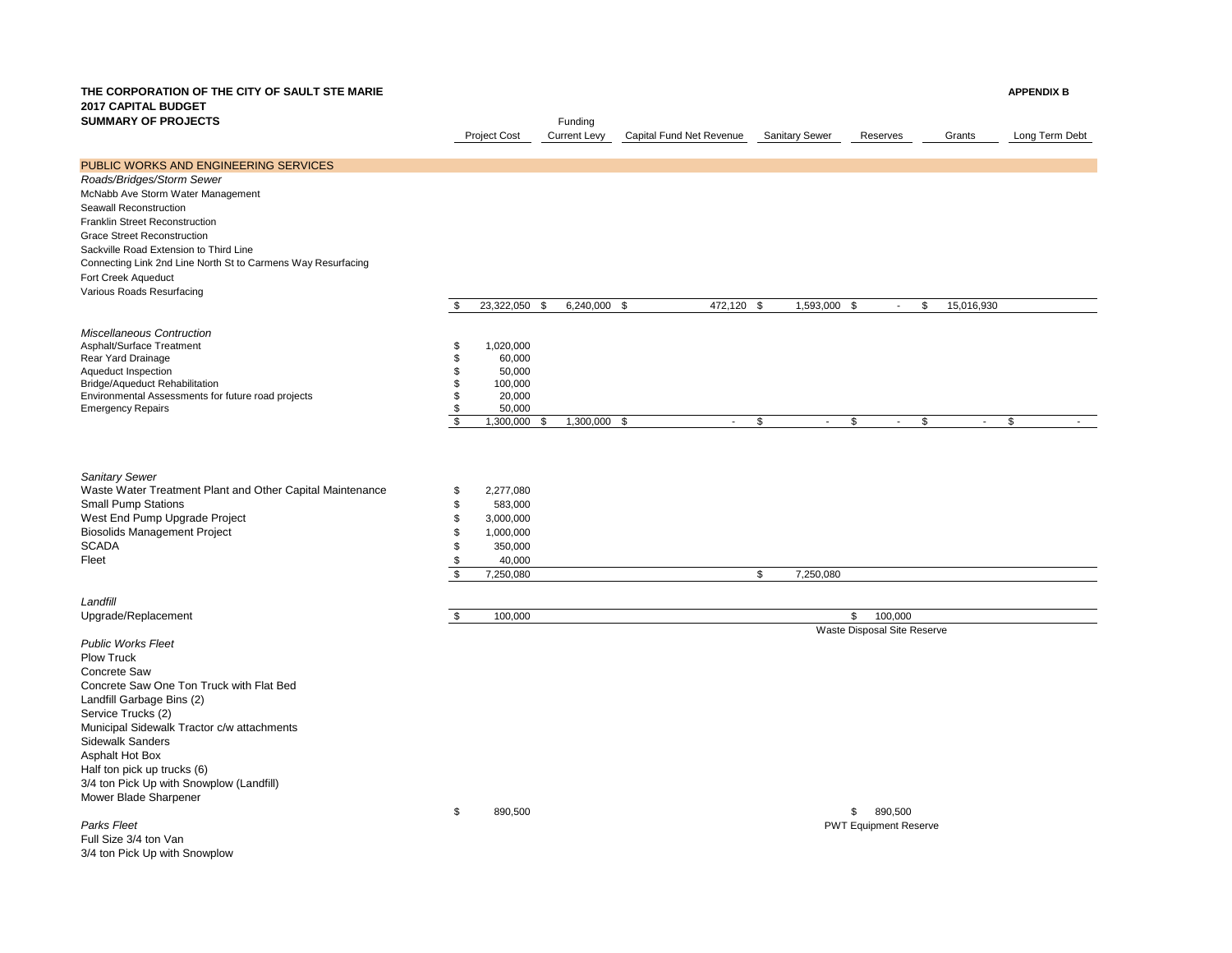| <b>SUMMARY OF PROJECTS</b>                                                                                                                                                  |              | <b>Project Cost</b>   | Funding<br><b>Current Levy</b> |          | Capital Fund Net Revenue |                       | <b>Sanitary Sewer</b> |                           |               | Reserves                             | Grants              | Long Term Debt |    |
|-----------------------------------------------------------------------------------------------------------------------------------------------------------------------------|--------------|-----------------------|--------------------------------|----------|--------------------------|-----------------------|-----------------------|---------------------------|---------------|--------------------------------------|---------------------|----------------|----|
| <b>Grass Trailer</b><br>Diesel Riding Mower with Folding Decks<br>Crew Cab 1 ton truck with dump                                                                            | \$           | 244,330               |                                |          |                          |                       |                       |                           |               | \$244,330                            |                     |                |    |
|                                                                                                                                                                             |              |                       |                                |          |                          |                       |                       |                           |               | <b>PWT Equipment Reserve</b>         |                     |                |    |
|                                                                                                                                                                             | \$           | 1,134,830 \$          | $\sim$                         | \$       |                          | $\sim$                | \$                    | $\sim$                    |               | $$1,134,830$ \$                      | $\sim$              | \$             |    |
| <b>Total</b>                                                                                                                                                                | $\mathbb{S}$ | 33,106,960 \$         | 7,540,000 \$                   |          |                          | 472,120 \$            |                       | 8,843,080 \$ 1,234,830 \$ |               |                                      | 15,016,930 \$       |                |    |
|                                                                                                                                                                             |              |                       |                                |          |                          |                       |                       |                           |               |                                      |                     |                |    |
| COMMUNITY DEVELOPMENT AND ENTERPRISE SERVICES<br>Transit                                                                                                                    |              |                       |                                |          |                          |                       |                       |                           |               |                                      |                     |                |    |
| Parabus replacement (4)<br>Parabus surveillance cameras<br>Digital radios for transit fleet<br><b>Conventional Transit Service Review</b><br><b>Bus Shelter Replacement</b> |              |                       |                                |          |                          |                       |                       |                           |               |                                      |                     |                |    |
|                                                                                                                                                                             | \$           | 600,000               |                                |          |                          |                       |                       |                           | \$            | 300,000 \$                           | 300,000             |                |    |
|                                                                                                                                                                             |              |                       |                                |          |                          |                       |                       |                           |               | <b>Transit Equipment Reserve</b>     |                     |                |    |
| <b>Community Services</b><br>Bellevue Park Spash Pad Feasibility Study                                                                                                      | \$           | 50,000                |                                | \$       |                          | 25,000                |                       |                           |               |                                      | \$<br>25,000        |                |    |
|                                                                                                                                                                             |              |                       |                                |          |                          |                       |                       |                           |               |                                      |                     |                |    |
| Planning                                                                                                                                                                    |              |                       |                                |          |                          |                       |                       |                           |               |                                      |                     |                |    |
| Welcome Sign<br><b>Official Plan</b>                                                                                                                                        | \$           | 212,000               |                                | \$       |                          | 40,000                |                       |                           |               |                                      | \$<br>172,000       |                |    |
|                                                                                                                                                                             | \$<br>\$     | 250,000<br>462,000 \$ | $\sim$                         | \$<br>\$ |                          | 250,000<br>290,000 \$ |                       | $\sim$                    | \$            | $\sim$                               | \$<br>172,000 \$    |                |    |
|                                                                                                                                                                             |              |                       |                                |          |                          |                       |                       |                           |               |                                      |                     |                |    |
| <b>Total</b>                                                                                                                                                                | $\mathbb{S}$ | 1,112,000 \$          | $\sim$                         | \$       |                          | 315,000 \$            |                       | $\sim$                    | $\mathbb{S}$  | 300,000 \$                           | 497,000 \$          |                | ÷. |
|                                                                                                                                                                             |              |                       |                                |          |                          |                       |                       |                           |               |                                      |                     |                |    |
| <b>FIRE SERVICES</b>                                                                                                                                                        |              |                       |                                |          |                          |                       |                       |                           |               |                                      |                     |                |    |
| Rescue truck<br>1/2 ton Pickup Truck 1-replacement 1-new for Prevention (2)<br>Cars (3) 2-new Prevention 1-new Research Planner                                             |              |                       |                                |          |                          |                       |                       |                           |               |                                      |                     |                |    |
|                                                                                                                                                                             | \$           | 320,000               |                                |          |                          |                       |                       |                           | \$            | 320,000                              |                     |                |    |
| <b>Total</b>                                                                                                                                                                | $\mathbb{S}$ |                       | $\omega_{\rm{max}}$            | \$       |                          | <b>Service</b>        | $\mathfrak{F}$        | ÷.                        |               | Fire Equipment Reserve<br>320,000 \$ | $\omega_{\rm{max}}$ | $\mathbb{S}$   |    |
|                                                                                                                                                                             |              | 320,000 \$            |                                |          |                          |                       |                       |                           | $\frac{1}{2}$ |                                      |                     |                |    |
| <b>CITY-WIDE BUILDINGS</b>                                                                                                                                                  |              |                       |                                |          |                          |                       |                       |                           |               |                                      |                     |                |    |
| Civic Centre Window and Cladding                                                                                                                                            |              |                       |                                |          |                          |                       |                       |                           |               |                                      |                     |                |    |
| Civic Centre Fan Coil Units<br>PW Watermain Upgrade                                                                                                                         |              |                       |                                |          |                          |                       |                       |                           |               |                                      |                     |                |    |

| TOTAL 2017 CAPITAL BUDGET | 41,297,160 \$ | 7.540.000                   | 787,120 | 8,843,080 | $$3,613,030$ \$          | 15.513.930 | 5.000.000 |
|---------------------------|---------------|-----------------------------|---------|-----------|--------------------------|------------|-----------|
| Total                     | 6.758.200 \$  | $\sim$ $\sim$ $\sim$ $\sim$ |         |           | $-$ \$ 1.758.200 \$      | / = 7      | 5,000,000 |
|                           |               |                             |         |           | Asset Management Reserve |            |           |
|                           | 6.758.200     |                             |         |           | \$ 1.758.200             |            | 5,000,000 |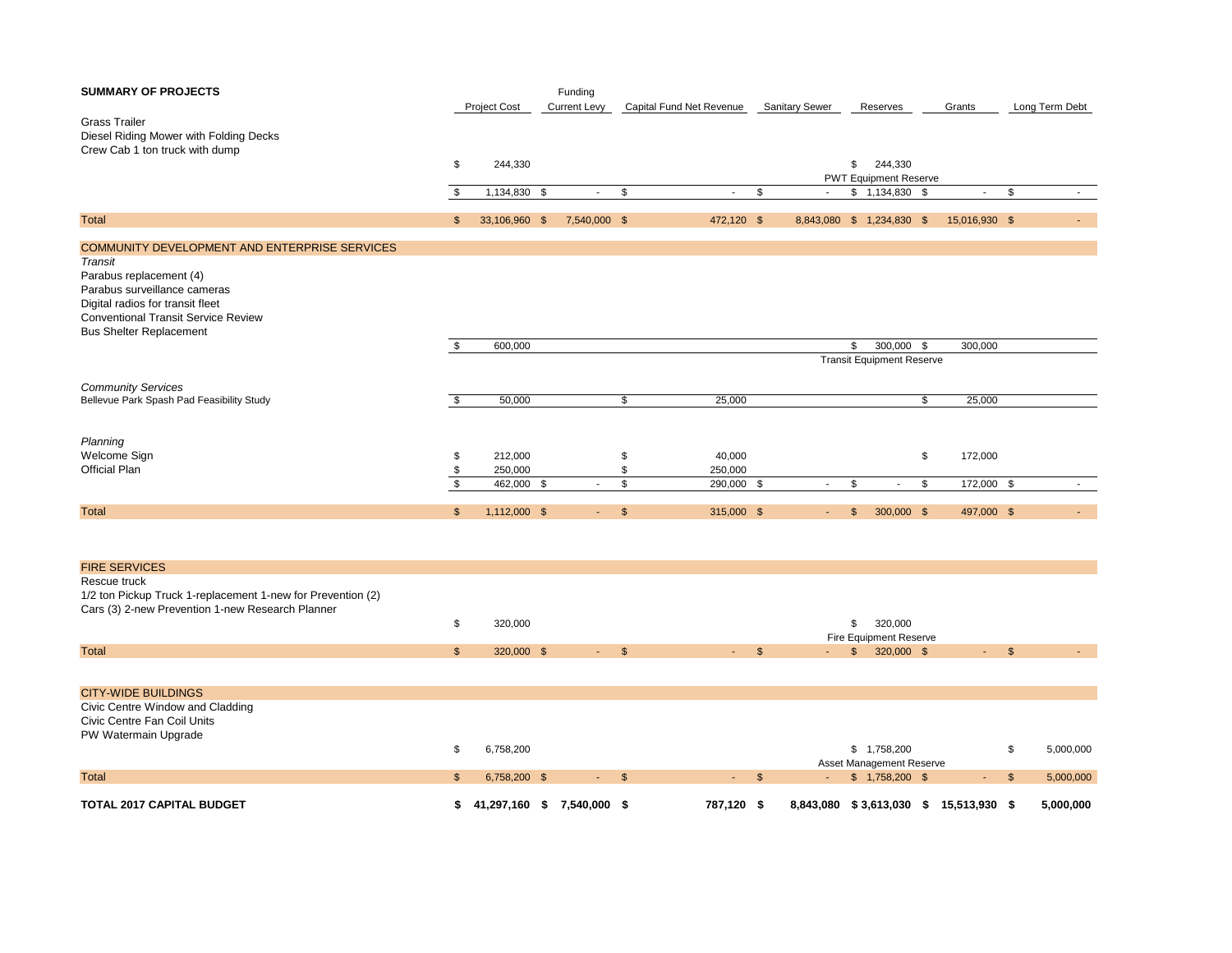#### **THE CORPORATION OF THE CITY OF SAULT STE MARIE APPENDIX C LONG TERM DEBT PROJECTION**

|                                                                                                                   |        | 2016     | 2017       | 2018                   | 2019                            | 2020                            | 2021                          | 2022                         | 2023                   | 2024                                           | 2025                                           | 2026                                           |
|-------------------------------------------------------------------------------------------------------------------|--------|----------|------------|------------------------|---------------------------------|---------------------------------|-------------------------------|------------------------------|------------------------|------------------------------------------------|------------------------------------------------|------------------------------------------------|
| Maintain Current Debt Level                                                                                       |        | .711.972 | 6,354,666  | 4,917,430              | 3.395.306                       | 1,783,009                       | 1.146.673                     | 1.123.145                    | 1.123.145              | 1.123.145                                      | 1,123,145                                      | 1,123,145                                      |
| Civic Centre Windows and Cladding Project<br><b>Transit Relocation Project</b>                                    | А<br>А |          | 5.000.000  | 4.720.560<br>6.000.000 | 4.434.215<br>5.664.670          | 4.140.800<br>5.321.060          | 3.840.135<br>4.968.960        | 3.532.045<br>4.608.161       | 3.216.345<br>4.238.450 | 2.892.845<br>3,859,610                         | 2.561.360<br>3.470.415                         | 2,221,680<br>3,073,630                         |
| lebt Issues                                                                                                       |        | .711.972 | 11.354.666 | 15.637.990             | 13.494.191                      | 11.244.869                      | 9,955,768                     | 9.263.351                    | 8.577.940              | 7.875.600                                      | 7,154,920                                      | 6,418,455                                      |
| Debt Servicing Costs:<br>Included in levy<br>Asset Mgmt Reserve (allocation included in levy)<br>Addition to levy |        | .724.707 | 1.724.707  | 1.724.707<br>402.940   | 1.724.707<br>402.940<br>483.530 | 1.724.707<br>402.940<br>483,530 | 652.942<br>402.940<br>483.530 | 71.061<br>402.940<br>483,530 | 402.940<br>483,530     | $\overline{\phantom{a}}$<br>402.940<br>483,530 | $\overline{\phantom{a}}$<br>402.940<br>483.530 | $\overline{\phantom{a}}$<br>402,940<br>483,530 |
|                                                                                                                   |        | .724.707 | 1.724.707  | 2.127.647              | 2.611.177                       | 2.611.177                       | .539.412                      | 957.531                      | 886,470                | 886,470                                        | 886.470                                        | 886.470                                        |

**Note A** Assume 2.47%, 15 years, annual payments, amortizing



#### **LONG TERM DEBT OUTSTANDING**